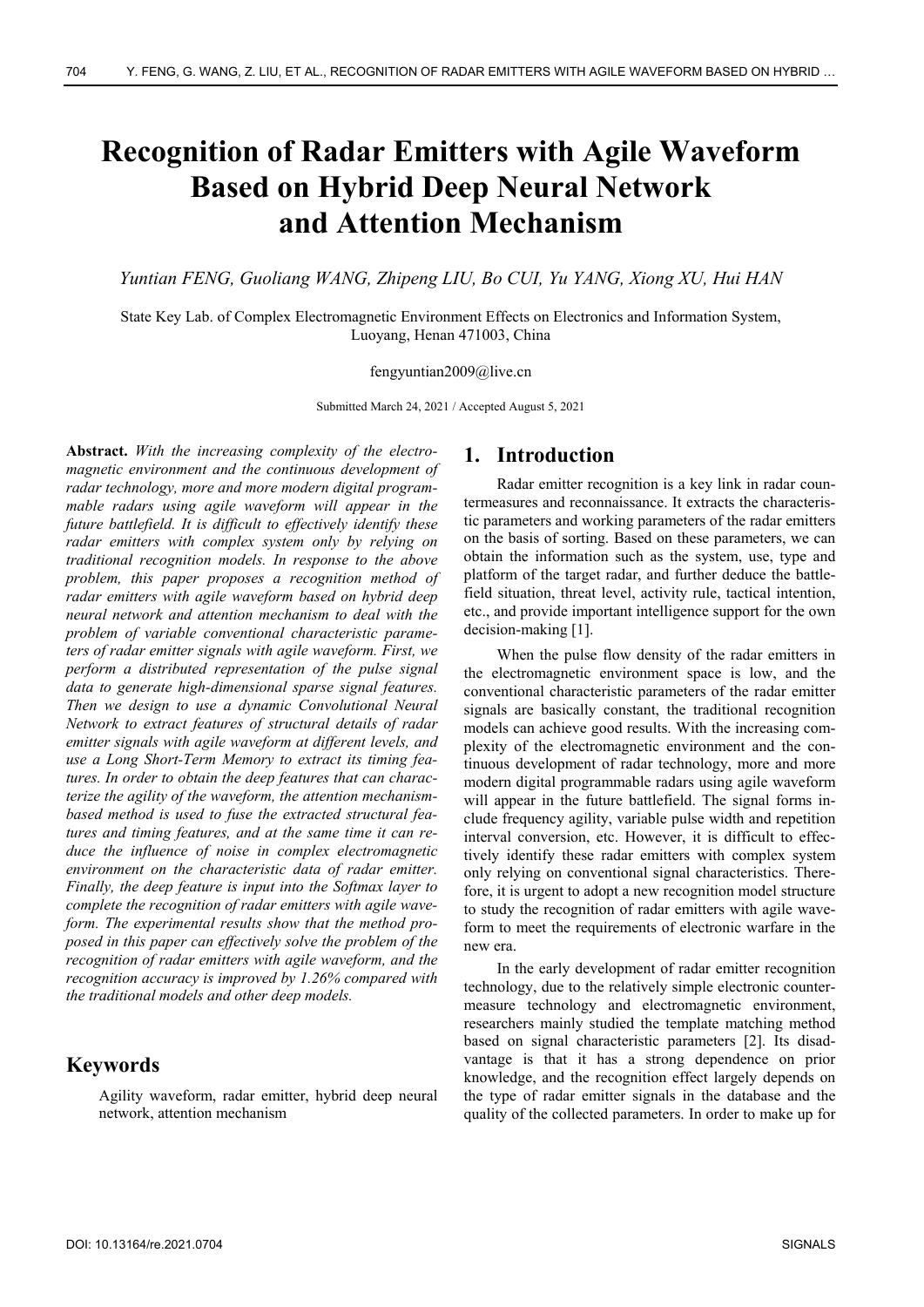the shortcomings of the template matching method and to deal with the increasingly complex electromagnetic environment, researchers began to add artificial intelligence to the radar emitter recognition technology [3]. Its disadvantage is that it does not start with the characteristics of the radar signal itself for feature extraction and other work, and cannot deal with the complex and changeable radar emitters with new system. With the development of science and technology, the number of radars with new system in modern warfare is increasing. Researchers began to analyze the intrapulse characteristics of radar emitter signals [4]. Its disadvantage is that these methods are limited in signal types. Most of them are aimed at several specific radar emitters, and the influence of noise is not considered. To sum up, most of the existing methods do not focus on the research of radar emitters with agile waveform, which is not in line with the actual use situation. This problem is a difficult problem that must be faced in the current research on radar emitter recognition in electronic countermeasures.

In recent years, with the rise of deep learning technology [5], the field of electronic warfare has also set off a deep learning boom [6–8]. Deep learning relies on optimized network structure and training method to achieve models with more layers, stronger expression capabilities, and faster convergence speed, making it possible to process large-scale feature data. On the other hand, deep learning can realize self-learning and self-extraction of features, and verify the effectiveness of feature extraction rules from the data dimension, thereby improving the overall recognition performance.

Inspired by the above ideas, in order to deal with the problem that the conventional characteristic parameters of radar emitter signals with agile waveform are variable, this paper proposes a recognition method of radar emitters with agile waveform based on hybrid deep neural network and attention mechanism. First, we perform a distributed representation of the pulse signal data to generate high-dimensional sparse signal features. Then we design to use a dynamic Convolutional Neural Network to extract features of structural details of radar emitter signals with agile waveform at different levels, and use a Long Short-Term Memory to extract its timing features. In order to obtain the deep features that can characterize the agility of the waveform, the attention mechanism-based method is used to fuse the extracted structural features and timing features, and at the same time it can reduce the influence of noise in complex electromagnetic environment on the characteristic data of radar emitter. Finally, the deep feature is input into the Softmax layer to complete the recognition of radar emitters with agile waveform.

Our contributions are as follows:

1. Regarding the problem of radar emitter recognition, most researchers are mainly focusing on conventional radar emitters, while this article focuses on in-depth research on the characteristics of radar emitters with agile waveform.

2. The hybrid deep neural network constructed in this paper can automatically extract features of different levels and details, and can deal with irregular changes and unknown distribution of radar emitter signals with agile waveform.

3. This paper uses the method based on attention mechanism for feature fusion, which can overcome the influence of noise in complex electromagnetic environment.

## **2. Problem Definition**

Radar emitters with agile waveform refer to the radar emitters whose signal parameters change rapidly. The parameters mainly include carrier frequency, pulse width, and pulse repetition interval. Therefore, a variety of complex signals such as frequency agility signals, variable pulse width signals, and repetitive interval conversion signals belong to this category. Frequency agility signals can be divided into pulse-to-pulse agility and pulse group agility. Their commonly used types are fixed, jitter, sine, slippage, sweep, random, group, etc. The variable pulse width signals mean that the pulse width of the radar emitter signals is changeable. Usually, they can be divided into multiple signals according to the pulse width. If and only when multiple sub-signals exist, they are considered to exist. The repetitive interval conversion signals refer to the various forms of pulse repetition interval used by radars to distinguish the distance blur or the speed blur or to counter the reconnaissance interference. Their commonly used types are stable, jitter, sine, slippage, jagged, dwell&switch, hopping, etc.

The input of recognition of radar emitters with agile waveform is the pulse sequence obtained after the radar signal is sorted. Each pulse can usually be represented by pulse description words, namely pulse amplitude (PA), carrier frequency (CF), pulse width (PW), pulse repetition interval (PRI) and angle of arrival (AOA). These parameters are calculated from pulses classified as the same radar. The purpose of recognition of radar emitters with agile waveform is to determine the specific type of radar emitters. Because the above-mentioned characteristic parameters usually change, the radar emitter cannot be represented by a certain set of radar pulse description words, that is, the traditional processing method is no longer applicable, but must be represented by multiple groups of radar pulse description words, which increases the difficulty of feature representation and extraction of radar emitters with agile waveform.

Suppose that after the radar signal sorting step, *m* pulses of a certain radar emitter with agile waveform are obtained. These pulses are arranged together according to the time of arrival (TOA) to form a pulse sequence that can represent the entire radar emitter signal. The data structure of the pulse sequence is  $\text{PDWSeq} = [\textbf{P}_1, \textbf{P}_2, \dots, \textbf{P}_m]$ , where the number of pulses *m* is not fixed. The data structure of the *i*-th pulse is  $P_i = (pa_i, cf_i, pw_i, pri_i, aoa_i)$ , where  $pa_i$  is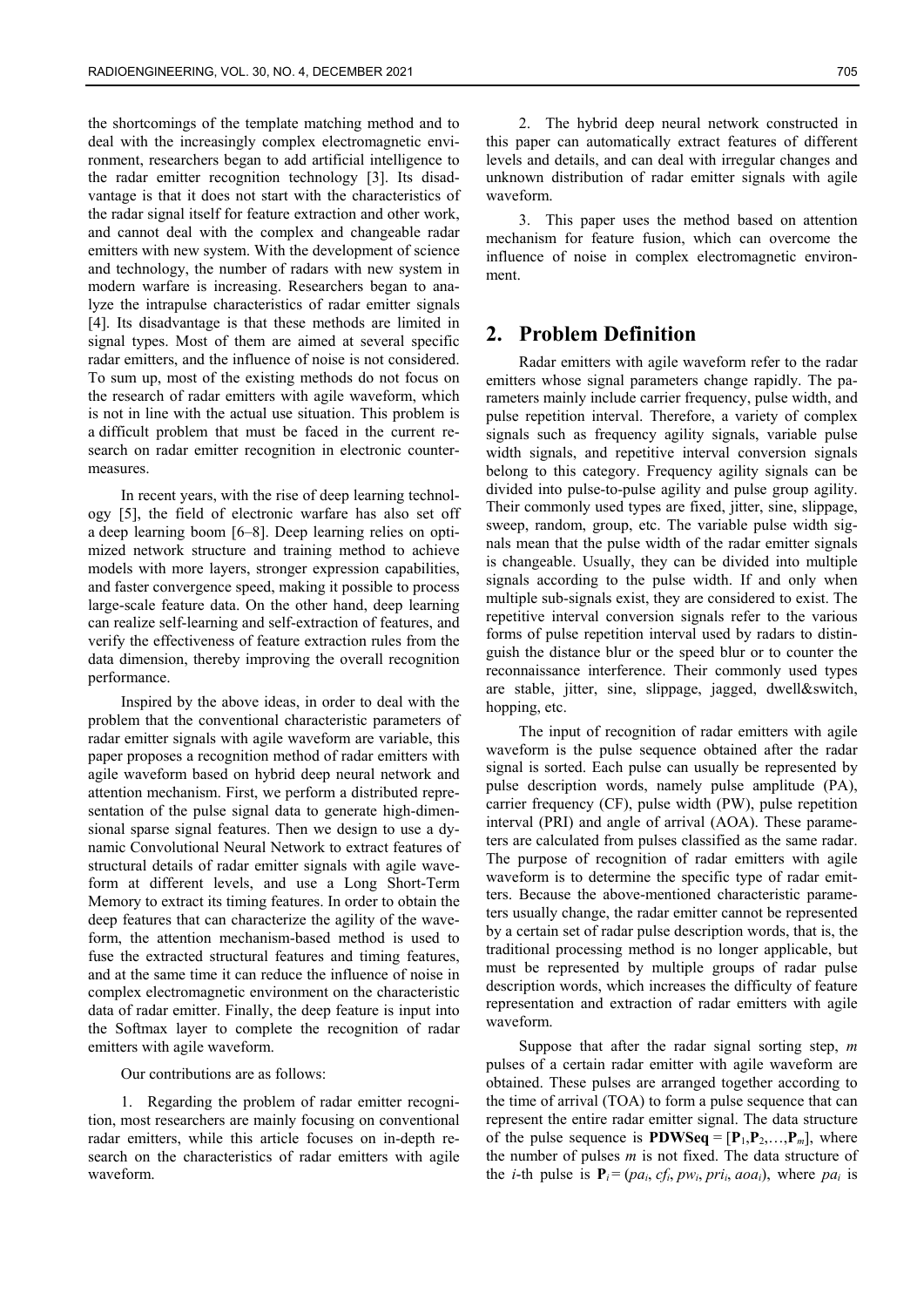the characteristic value of the amplitude of the pulse, *cfi* is the characteristic value of the carrier frequency of the pulse,  $pw_i$  is the characteristic value of the width of the pulse, and *prii* is the repetition interval of the pulse, *aoai* is the characteristic value of the angle of arrival of the pulse.

## **3. Recognition of Radar Emitters with Agile Waveform Based on Hybrid Deep Neural Network and Attention Mechanism**

In order to analyze and process the pulse sequence to determine the specific category of the radar emitters, the recognition of radar emitters with agile waveform can be divided into four steps: distributed representation of pulse signal data, feature extraction, feature fusion and classification recognition. The specific process is shown in Fig. 1.

## **3.1 Distributed Representation of Pulse Signal Data**

In 1986, Hinton et al. introduced the idea of distributed representation to symbolic data. Distributed representation of symbolic data is one of the core ideas of neural network models. Usually after determining the statistical learning model to be used, the quality of the constructed input features will directly determine the performance of the radar emitter recognition system. Inspired by the above idea, this section intends to perform a distributed represen-



Fig. 1. The recognition process of radar emitters with agile waveform.



**Fig. 2.** (a) Traditional feature representation method; (b) Distributed feature representation method.

tation of pulse signal data, and its goal is to generate vectors (or matrices) of the same length for input into the deep network.

At present, the most commonly used feature representation method in the radar emitter recognition system is to average or simply splice each element  $P_i$  in the pulse sequence **PDWSeq** =  $[P_1, P_2, \ldots, P_m]$ , so that a fixed-length feature vector can be generated. However, this simple way of feature representation will lose valuable information in the original pulse signal data. If a sparse distributed method is used for feature representation, and  $P_i$  is converted to  $\mathbf{HP}_i = (\mathbf{Hpa}_i, \mathbf{Hcf}_i, \mathbf{Hpw}_i, \mathbf{Hpri}_i, \mathbf{Haoa}_i)$ , where **Hpa**<sub>*i*</sub>, **Hcf**<sub>*i*</sub>, **Hpw**<sub>*i*</sub>, **Hpri**<sub>*i*</sub> and **Haoa**<sub>*i*</sub> are five high-dimensional real number vectors, and their dimensions are all set to 100. Then the Euclidean distance between different values of each feature will be closer, which can retain more valuable information in the pulse signal data. In addition, although the features generated by distributed representation are high-dimensional and sparse, such equal-length high-dimensional sequences are particularly suitable as input to deep networks. The traditional feature representation method and the distributed feature representation method are shown in Fig. 2.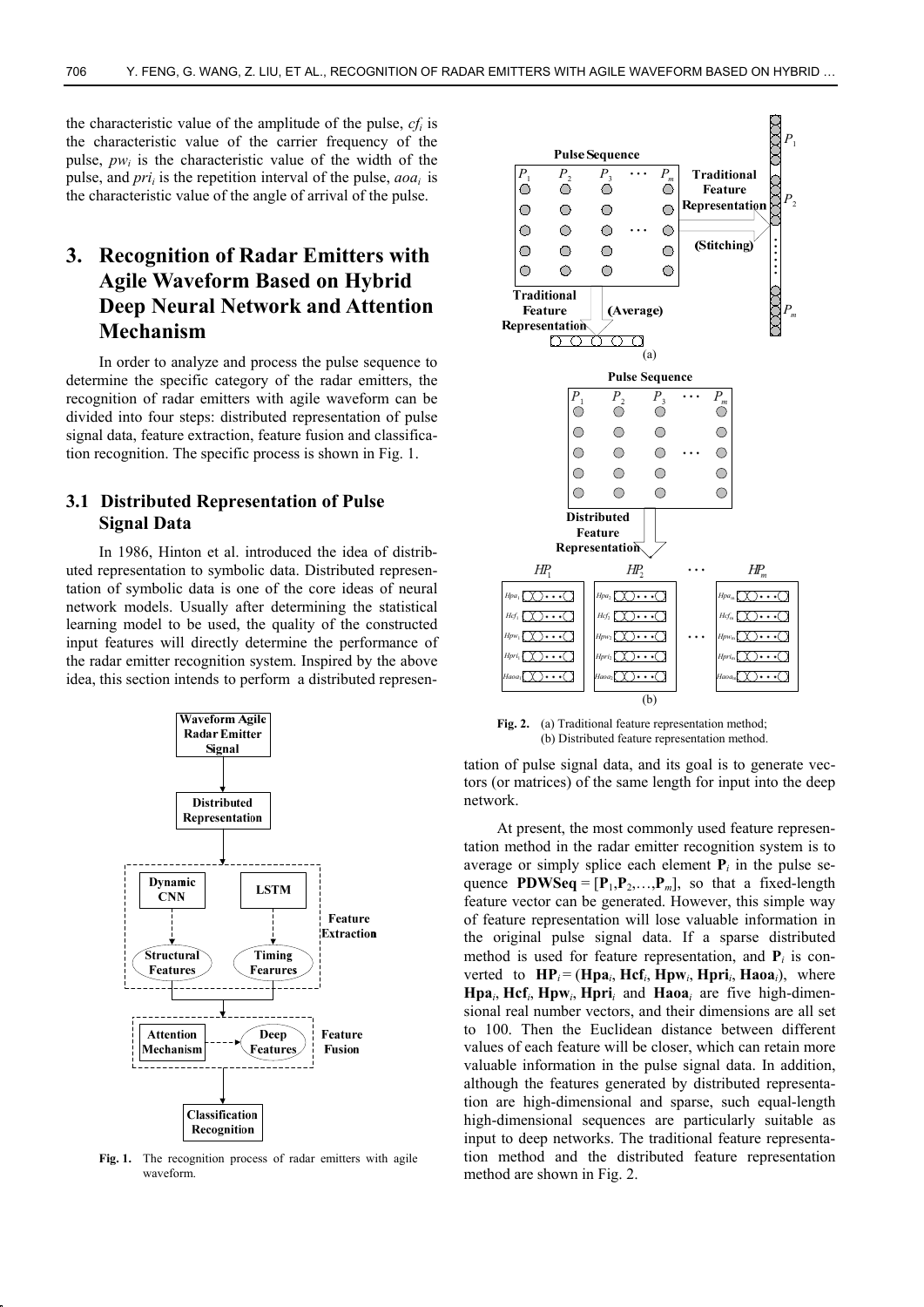## **3.2 Hierarchical Feature Extraction of Radar Emitters Based on Hybrid Deep Neural Network**

Aiming at the variable characteristics of the conventional characteristic parameters of radar emitter signals with agile waveform, a method for extracting the hierarchical features of radar emitters based on hybrid deep neural network is proposed. The input is a pulse sequence **HPDWSeq** =  $[\text{HP}_1, \text{HP}_2, \ldots, \text{HP}_m]$  that has been distributed and can be used to synthesize information from hundreds or even thousands of pulses.

## **3.2.1 Use Dynamic CNN Model toExtract Features of Structural Details**

Due to the special structure of local weight sharing, the Convolutional Neural Network (CNN) has unique advantages in local feature processing, and its layout is closer to the actual biological neural network, reducing the complexity of the network. In this section, we design to use the dynamic CNN model [9] to convert the distributed features of the pulse signal data into a structural feature vector with a fixed dimension. Compared with the traditional CNN model, the dynamic CNN model contains filter windows of different sizes [10], which can extract features of structural details of radar emitter signals at different levels. The key technical points are wide convolution and dynamic k-max sampling.

#### **3.2.1.1 Wide Convolution**

The input of the dynamic CNN model is the preprocessed distributed feature **HPDWSeq** =  $[HP_1, HP_2,...,HP_m]$ . The convolution operation refers to the use of filters to extract the local information in the input. The filter **f***<sup>r</sup>* performs a wide convolution operation on the input HPDWSeq to generate the local feature matrix.

$$
\mathbf{C}_{r} = [\mathbf{c}_{1}, \mathbf{c}_{2}, \dots, \mathbf{c}_{n+r-1}],
$$
\n
$$
\mathbf{c}_{i} = g \left( \sum_{j=0}^{r-1} \mathbf{f}_{j+1} \mathbf{H} \mathbf{P}_{j+i} + \mathbf{b} \right) \in \mathbf{R}^{(n+r-1)\times 1}.
$$
\n(1)

where  $\mathbf{c}_i$  that exceeds the range is set to 0,  $r$  is the width of the filter, *n* is the dimension of each distributed feature, g is a non-linear function, and **b** is a bias term.

The most commonly used narrow convolution requires that the condition of  $n \ge r$  must be met, that is, the width of the input feature matrix cannot be less than the width of the filter, so the edge information of the input pulse signal data will be ignored, resulting in incomplete structure features extracted. Figure 3 is a schematic diagram of narrow convolution and wide convolution when the filter dimension is 1, and the width *r* is 3.

Therefore, this section finally chooses wide convolution technology to extract more complete features, which can cover all the information of the input data, including edge information.



Fig. 3. (a) Narrow convolution; (b) Wide convolution.

#### **3.2.1.2 Dynamic** *k***-max Sampling**

The local feature matrix  $C_r \in \mathbb{R}^{(n+r-1)\times(n+r-1)}$ extracted by the wide convolutional layer contains a large number of local features, but not all the features are helpful for the radar emitter recognition task. The sampling technique is used to compress the local feature matrix **C***r*, which can avoid a lot of useless calculation and noise in the deep model.

The dynamic parameter *k* in dynamic *k*-max sampling means that the largest *k* values of each row in the matrix  $C_r$ will be selected, and the *k*-max pooling score matrix  $c_{\text{max}} \in \mathbb{R}^{(n+r-1) \times k}$  can be calculated. Its specific form is

$$
\mathbf{c}_{k-\max} = k - \max \{ \mathbf{c}_1, \mathbf{c}_2, \dots, \mathbf{c}_{n+r-1} \}
$$

$$
= \begin{bmatrix} k - \max(\mathbf{C}_{r,1}) \\ \vdots \\ k - \max(\mathbf{C}_{r,n+r-1}) \end{bmatrix} .
$$
(2)

The arrangement of the *k* largest values in each row must maintain its original order to preserve the relative position information between different feature values. Different from max sampling, dynamic *k*-max sampling saves the most significant *k* features in the local feature matrix  $C_r$ , and can retain relevant detailed feature information as much as possible, such as the number of occurrences of the maximum value and the relative position of the feature value.

The dynamic in dynamic *k*-max sampling means that the parameter  $k$  will continuously change with the number of layers of the CNN model and the size of the distributed features of the input. The specific calculation method is

$$
k = \max\left(\left[\frac{M-m}{M} \times n\right], k_{\text{top}}\right) \tag{3}
$$

where *M* is the number of layers of the CNN model, *m* is the location of the current dynamic *k*-max sampling layer, *n* is the total number of input features, and  $k_{\text{top}}$  is a fixed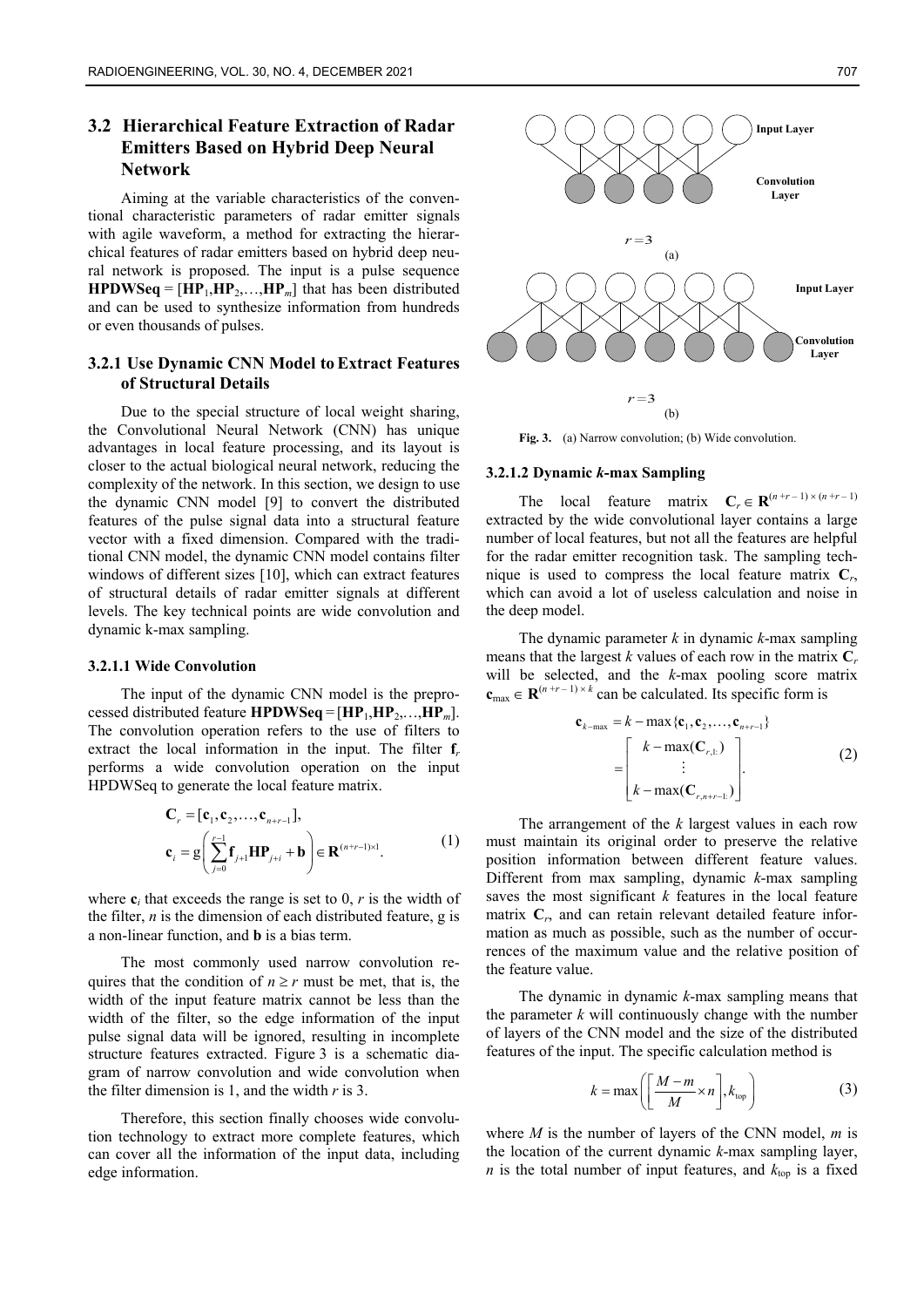value, specifically referring to the value of *k* in the last sampling layer in the CNN model.

Therefore, this section chooses dynamic *k*-max sampling technology to flexibly extract features and reduce redundancy as much as possible.

#### **3.2.2 Use Long Short-Term Memory to Extract Timing Features**

Long Short-Term Memory (LSTM) [11] is a variant of Recurrent Neural Networks (RNN), which solves the gradient dispersion problem during RNN training, and is very useful for mining long-distance sequence structure information. In this section, we use LSTM to model each pulse signal over a long distance to extract timing features of the pulse signal data, including short-term agility between pulses and long-term agility between batches. The LSTM in this section is divided into the following three layers: distributed feature layer, LSTM layer and output layer. Its structure is shown in Fig. 4.

The distributed feature layer contains the preprocessed distributed feature **HPDWSeq** =  $[\textbf{HP}_1, \textbf{HP}_2, \dots, \textbf{HP}_m]$ , which can be used as the input of the entire LSTM layer. The output layer contains the timing features obtained by the LSTM layer processing, that is, a timing feature vector with a fixed dimension.

Each LSTM component in the LSTM layer is equivalent to a memory block. The memory block adds three kinds of gates to the hidden layer nodes of RNN, namely the input gate, the forget gate and the output gates, denoted as  $\mathbf{i}_t$ ,  $\mathbf{f}_t$  and  $\mathbf{o}_t$ . At the same time, the memory block also contains one or more memory cells. A memory cell is a type of memory that maintains a cell state  $c_t$  and can retain long-term historical information. Therefore, the data source of each LSTM component mainly includes three parts: the distributed feature vector **HP***t* of the pulse at the current moment, the feedback feature  $h_{t-1}$  or  $h_{t+1}$  at the adjacent moment, and the stored value  $c_{t-1}$  in the memory cell. The calculation formula of the LSTM component during forward propagation is



**Fig. 4.** The structure of LSTM.

$$
\begin{aligned}\n\mathbf{i}_{t} &= \sigma(\mathbf{W}_{\mathrm{HP}i}\mathbf{H}\mathbf{P}_{t} + \mathbf{W}_{\mathrm{hi}}\mathbf{h}_{t-1} + \mathbf{W}_{\mathrm{ei}}\mathbf{c}_{t-1} + \mathbf{b}_{t}), \\
\mathbf{f}_{t} &= \sigma(\mathbf{W}_{\mathrm{HP}f}\mathbf{H}\mathbf{P}_{t} + \mathbf{W}_{\mathrm{hf}}\mathbf{h}_{t-1} + \mathbf{W}_{\mathrm{ef}}\mathbf{c}_{t-1} + \mathbf{b}_{f}), \\
\mathbf{g}_{t} &= \tanh(\mathbf{W}_{\mathrm{HP}e}\mathbf{H}\mathbf{P}_{t} + \mathbf{W}_{\mathrm{hc}}\mathbf{h}_{t-1} + \mathbf{W}_{\mathrm{ce}}\mathbf{c}_{t-1} + \mathbf{b}_{c}), \\
\mathbf{c}_{t} &= \mathbf{i}_{t}\mathbf{g}_{t} + \mathbf{f}_{t}\mathbf{c}_{t-1}, \\
\mathbf{o}_{t} &= \sigma(\mathbf{W}_{\mathrm{HP}o}\mathbf{H}\mathbf{P}_{t} + \mathbf{W}_{\mathrm{ho}}\mathbf{h}_{t-1} + \mathbf{W}_{\mathrm{ce}}\mathbf{c}_{t} + \mathbf{b}_{o}), \\
\mathbf{h}_{t} &= \mathbf{o}_{t}\tanh(\mathbf{c}_{t})\n\end{aligned} \tag{4}
$$

where  $\sigma$  is the logistic function, **W** is the weight matrix, **b** is the bias vector, and its subscripts indicate different objects corresponding to the parameters.

## **3.3 Radar Emitter Feature Fusion Based on Attention Mechanism**

In order to reduce the influence of noise on the characteristic data of radar emitters in a complex electromagnetic environment and to fuse the above-mentioned hierarchical features, we propose a radar emitter feature fusion method based on attention mechanism. Inputting the above-mentioned hierarchical features into the attention layer of the deep network at the same time can make the essential features in the agile waveform get more attention, that is, to assign greater weight to it, and at the same time to allocate limited attention to the noise signal part, that is, to assign a smaller weight to it. This method can realize the feature fusion of radar emitters with agile waveform, and minimize the interference between signals which are playing a role in a noisy signal environment.

The attention mechanism is a mechanism for distributing attention in the process of simulating the human brain to recognize external things. In the process of human brain cognition, attention is usually only focused on the most critical part, and for the remaining uncritical parts, although the human brain can also receive that part of the information, it only allocates very limited attention to it. Attention mechanism was initially applied to machine vision task by researchers [12], which can significantly improve the performance of image recognition and target detection. Later, Kelvin et al. [13] introduced the attention mechanism into the image-text conversion task, which can effectively convert the form of pictures into the form of text. In recent years, the attention mechanism has begun to be successfully applied to sequence data processing task [14]. Inspired by the above ideas, we intend to use the attention mechanism to process pulse signal data.

The attention mechanism has two main aspects: deciding on the input part that needs attention and allocating limited information processing resources to the important part. The essence of the attention mechanism is weighted summation. When using the attention mechanism for feature fusion, the input is *p* feature vector  $f_i(i = 1,2,...,p)$ , where *p* is the total number of feature vectors of structural details and timing feature vectors extracted above. We denote all the feature vectors that need to be calculated as  $\mathbf{F} = [\mathbf{f}_1, \mathbf{f}_2, \dots, \mathbf{f}_p]$ , and the calculation formula for the weighted sum operation based on the attention mechanism is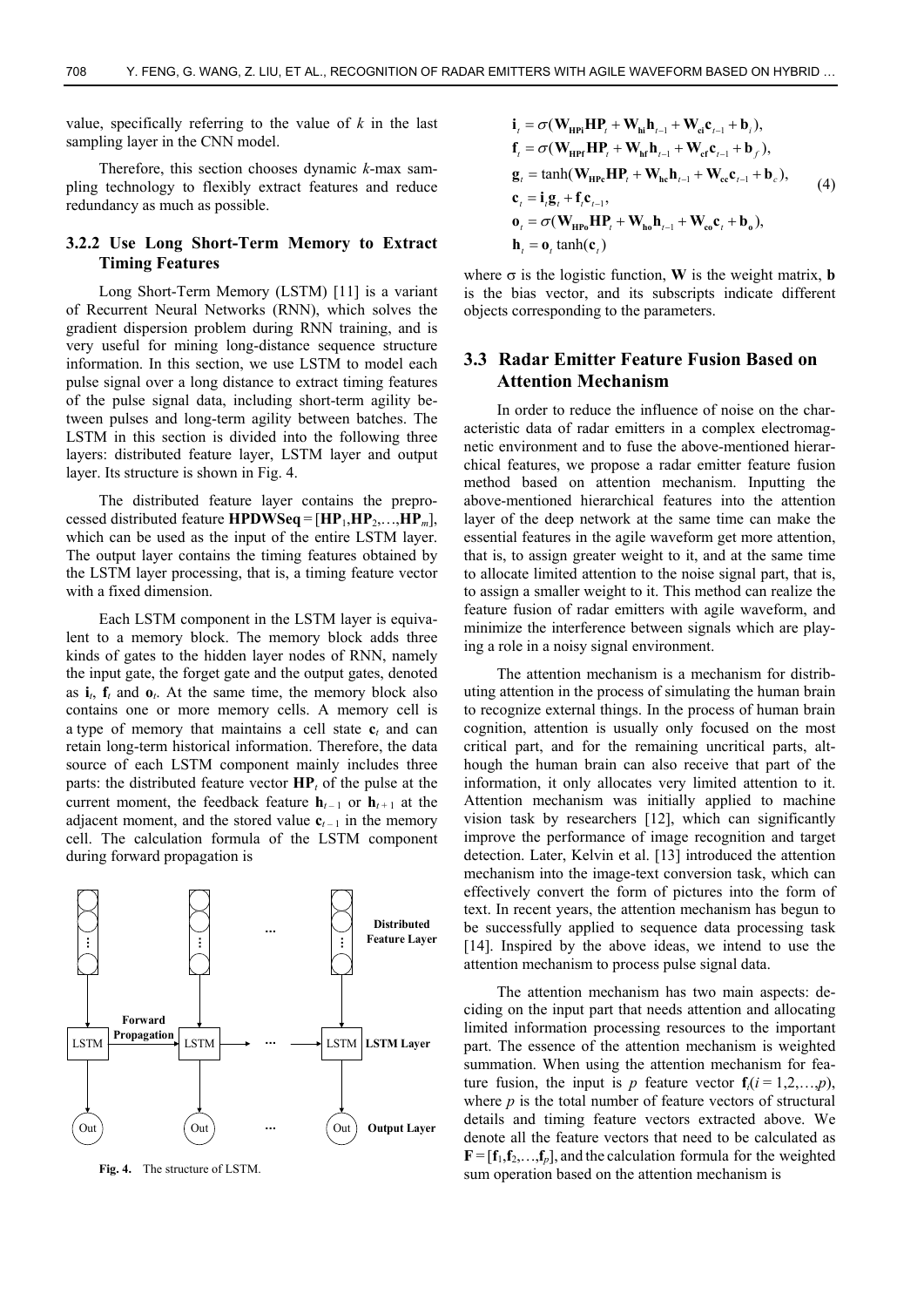

**Fig. 5.** The structure of the attention layer.

$$
\mathbf{M} = \tanh(\mathbf{F}),
$$
  
\n
$$
\mathbf{\alpha} = \text{softmax}(\mathbf{\omega}^{\top}\mathbf{M}),
$$
  
\n
$$
\mathbf{s} = \tanh(\mathbf{F}\mathbf{\alpha}^{\top})
$$
\n(5)

where  $\alpha$  is the normalized weight vector,  $\omega$  is the parameter vector, and the final deep feature is  $\mathbf{s} = \text{Att}(\mathbf{HPDWSeq}; \theta)$ , and  $\theta$  represents all the above-mentioned adjustable parameters. The processing focus of the attention mechanism is to enable the weight  $\alpha$  to be calculated reasonably. The structure of the attention layer is shown in Fig. 5.

## **3.4 Radar Emitter Classification and Recognition**

We pass the deep feature vector **s** obtained by the attention layer to a standard fully connected neural network, and use the softmax layer for probability normalization to generate a conditional probability distribution  $P(y | HPDWSeq)$ , which represents the conditional probability of belonging to category *y* under the condition of known pulse sequence **HPDWSeq** that has been distributed, and a category with the highest conditional probability can be assigned to the pulse sequence, so as to realize the recognition of radar emitters with agile waveform.

We use "softmax  $+$  cross entropy" as the cost function, and define a tagging vector **T** for each **HPDWSeq**. If a **HPDWSeq** falls into the *i*-th type, then the *i*-th element in the vector **T** is 1 and other elements are all 0. To train the parameters, we use stochastic gradient descent to optimize the cross entropy errors between **Y** and **T**. For each **HPDWSeq**, we define objective function

$$
\min_{\theta}(-\sum_{j} \mathbf{T}_{j} \log(\mathbf{Y}_{i}))
$$
\n(6)

where  $\theta$  denoted unknown parameters. The pre-training is to minimize the objective function by stochastic gradient descent.

Deep learning models use activation functions to make them have the ability to fit nonlinear data. Frequently used activation functions include Sigmoid, tanh, and ReLU. These activation functions must have three characteristics, namely, non-linearity, monotonicity, and differentiability. By comprehensively weighing and considering the advantages and disadvantages of various activation functions, we use the Rectified Linear Unit (ReLU) function for nonlinear transformation in the above hybrid deep neural network.

The ReLU function is a threshold function about 0, and its definition is as follows:

$$
y = \begin{cases} x, & \text{if } x \ge 0 \\ 0, & \text{if } x < 0 \end{cases} \tag{7}
$$

The advantages of the ReLU function are as follows: 1) The output of the ReLU function for negative numbers is 0, and only the output of positive numbers is retained, so that the parameters in the models can be kept sparse, and the efficiency of model training can also be improved; 2) Compared with the activation functions such as Sigmoid and tanh, the ReLU function is more consistent with the original neuron signal from the excitation principle, and can also overcome the problem of gradient dispersion. In addition, the ReLU function can also significantly accelerate the convergence of the stochastic gradient descent algorithm; 3) After applying the ReLU function to the deep learning models, better performance can be achieved without pre-training.

## **4. Experimental Analysis**

This section first introduces the dataset used of radar emitters with agile waveform, then describes the specific details of the experiment, and finally analyzes the results of the comparison experiment and gives a conclusion.

#### **4.1 Dataset of Radar Emitters with Agile Waveform**

In order to verify the performance of the method proposed in this paper, we simulated to generate a dataset of radar emitters with agile waveform, including 100 radar emitters, each radar emitter corresponds to 1000 working modes, each mode is a pulse sequence composed of different numbers of pulse description words (PDW). The different number specifically means that the number of pulses available for different radiation sources is different. The characteristic parameters of each pulse of a radar emitter with agile waveform may change. Usually 40 to 200 PDWs can represent a mode of the radar emitter.

The dataset of radar emitters with agile waveform contains a total of 100,000 groups of radar emitter pulse sequences, that is, 100,000 signal samples, which are divided into training set, validation set and test set according to the ratio of 7:1:2. The training set contains 70,000 signal samples, which are mainly used for model training, the validation set contains 10,000 signal samples, which are mainly used for model correction and tuning, and the test set contains 20,000 signal samples, which are mainly used for model performance evaluation.

The simulation parameter setting of the dataset of radar emitters with agile waveform is shown in Tab. 1. The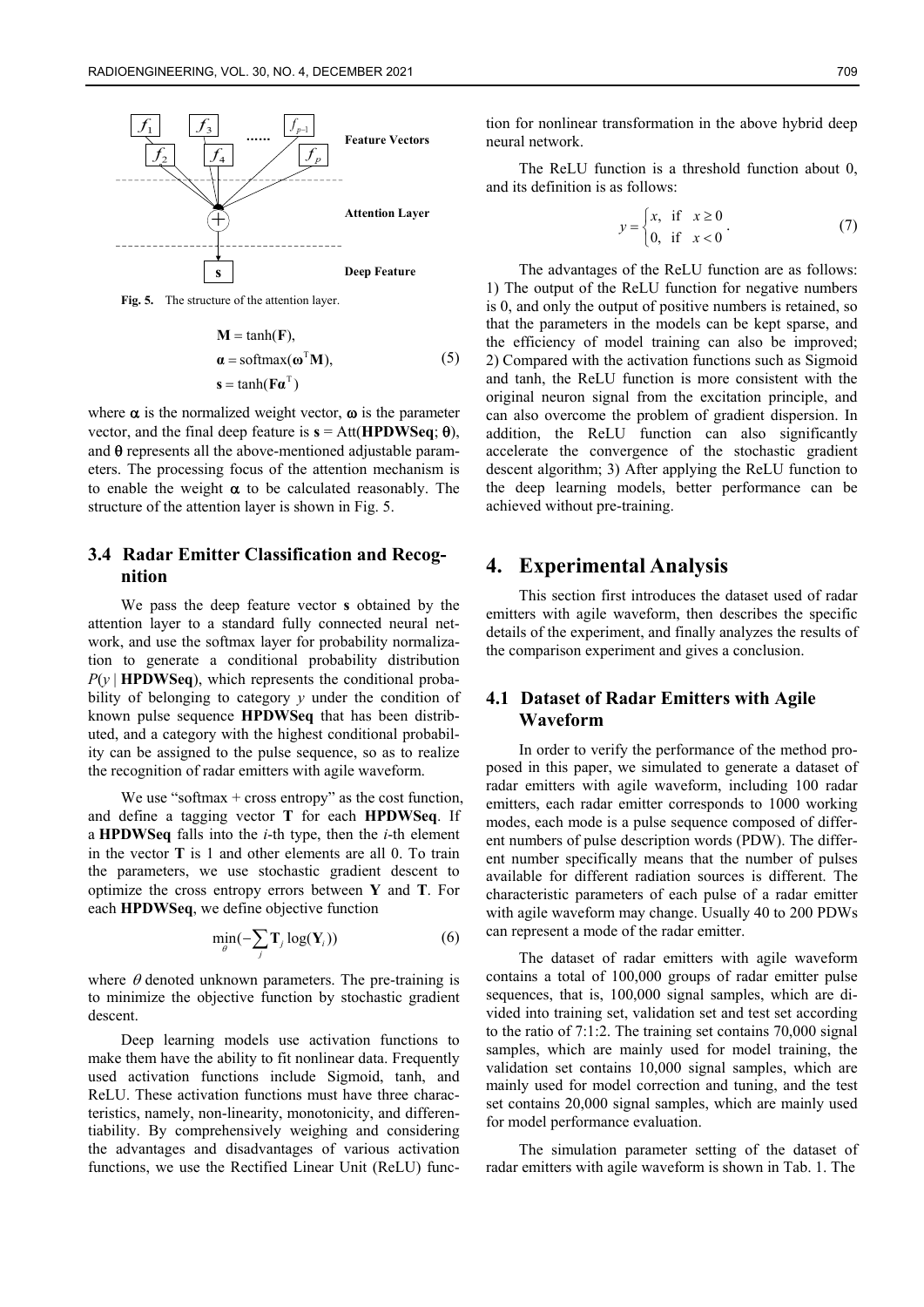| Type               | Specification                                                    |  |  |  |  |  |
|--------------------|------------------------------------------------------------------|--|--|--|--|--|
| Frequency          |                                                                  |  |  |  |  |  |
| range band         | 500 MHz-18 GHz                                                   |  |  |  |  |  |
| resolution band    | $1.5 \text{ MHz}$                                                |  |  |  |  |  |
| modulation<br>type | fixed, jitter, sine, slippage, sweep, random, group              |  |  |  |  |  |
| agile range        | 30%                                                              |  |  |  |  |  |
| PW                 |                                                                  |  |  |  |  |  |
| range band         | $50$ ns- $100$ us                                                |  |  |  |  |  |
| resolution band    | $50$ ns                                                          |  |  |  |  |  |
| PRI                |                                                                  |  |  |  |  |  |
| range band         | $20 \mu s - 10 \text{ ms}$                                       |  |  |  |  |  |
| resolution band    | $50$ ns                                                          |  |  |  |  |  |
| modulation<br>type | stable, jitter, sine, slippage, jagged, dwell&switch,<br>hopping |  |  |  |  |  |

**Tab. 1.** Simulation parameter setting of the dataset of radar emitters with agile waveform.

included 100 radar emitters can be roughly divided into 4 categories, of which the first and second categories are conventional radar emitters, and the third and fourth categories are radar emitters with agile waveform.

The first category refers to radar emitters with fixed characteristic parameters.

The second category refers to radar emitters that use a fixed pulse set, but the order of the pulses will change.

The third category refers to the radar emitters with agility between pulses, which has short-term agility characteristics, and its characteristic parameters will change with each pulse. The parameter values will vary in the same range or mostly overlap, but the parameter change patterns of different radar emitters are significantly different.

The fourth category refers to radar emitters that are agile between dwells. They have long-term agility characteristics. They use the same parameters to transmit a set of pulses, and then transmit the next set of pulses with different characteristic parameters, of which the range has a low overlap.

#### **4.2 Implementation Details**

This section builds a deep learning development environment of Python3.7+Tensorflow1.15+Cuda10.0 to implement the method of this paper. We use batch gradient descent (BGD) to train the model, and use the recognition accuracy of each category of radar emitters and the overall recognition accuracy of the radar emitters to measure the performance of radar emitter recognition. The calculation formula is as follows:

$$
P_{\rm r}^{i} = \frac{N_{\rm r}^{i}}{N^{i}}, \quad i = 1, \cdots, 4,
$$
  

$$
P_{\rm r} = \frac{N_{\rm r}^{1} + N_{\rm r}^{2} + \cdots + N_{\rm r}^{4}}{N^{1} + N^{2} + \cdots + N^{4}}
$$
 (7)

where  $P_{r}^{i}$  is the recognition accuracy rate of *i*-category radar emitters,  $P_r$  is the overall recognition accuracy rate,  $N_{\rm r}^i$  is the number of *i*-category radar emitters accurately

recognized, and  $N<sup>i</sup>$  is the total number of *i*-category radar emitters.

In this section, we use 10-fold cross-validation to determine the hyper-parameters in our model, and get the final recognition result on the validation set. In the end, we identify a set of hyper-parameters that can achieve the highest overall accuracy, which will be used in the following experiments. The filter size of the wide convolution in the dynamic CNN component is set to 5, the fixed parameter  $k_{\text{top}}$  in the dynamic  $k$ -max sampling is set to 3, the dimensions of all hidden layers in the LSTM component are set to 200, and the dimensions of the remaining hidden layers are all set to 100. The dropout operation is performed on hidden layer nodes, the dropout rate [15] is set to 0.5, the minimum batch size is set to 30, and the initial learning rate is set to 0.0005. We use Batch Normalization to process input data, and Max-norm Regularization to process feature parameters.

The following section will analyze the effectiveness of different parts of our method through experiments.

First, in order to evaluate the effectiveness of the distributed representation method (denoted as H-net) proposed in the paper, we compare it with the method of averaging the input pulse sequence (denoted as A-net) and the method of splicing the input pulse sequence (denoted as J-net), and the rest of the model remains unchanged. The experimental results are shown in Tab. 2. The distributed representation method H-net achieved the highest performance. Compared with J-net, its final overall recognition accuracy has increased by 3.07%, indicating that the distributed representation method does help to improve the performance of the model. A-net has the worst performance, with an accuracy rate of only 76.34%, which shows that averaging the input pulse sequence will lose a lot of useful information.

In order to verify the performance of dynamic CNN, and also to verify the effectiveness of the hybrid deep neural network (denoted as DCNN+LSTM) constructed in the article, we combine it with the non-dynamic hybrid deep neural network (denoted as CNN+LSTM) and the hybrid deep convolutional belief neural network (denoted as CNN+DBN) and hybrid deep belief memory neural network (denoted as DBN+LSTM), and the rest of the model remains unchanged. Among them, the non-dynamic normal CNN components use a composite filter strategy, the filter size is 7, 5, and 3, the number of which is 10, 15 and 20 respectively, and the traditional maximum pooling function is used for sampling. The experimental results are shown in Tab. 3. DCNN+LSTM achieves the highest accuracy rate, and is 0.72% higher than CNN+LSTM, which shows that dynamic CNN can perform feature extraction more flexibly, and is beneficial to the improvement of the overall performance of the network. The performance of CNN+DBN and DBN+LSTM is reduced by about 2%–3%, which shows that other types of hybrid deep networks cannot improve the performance of radar emitter recognition.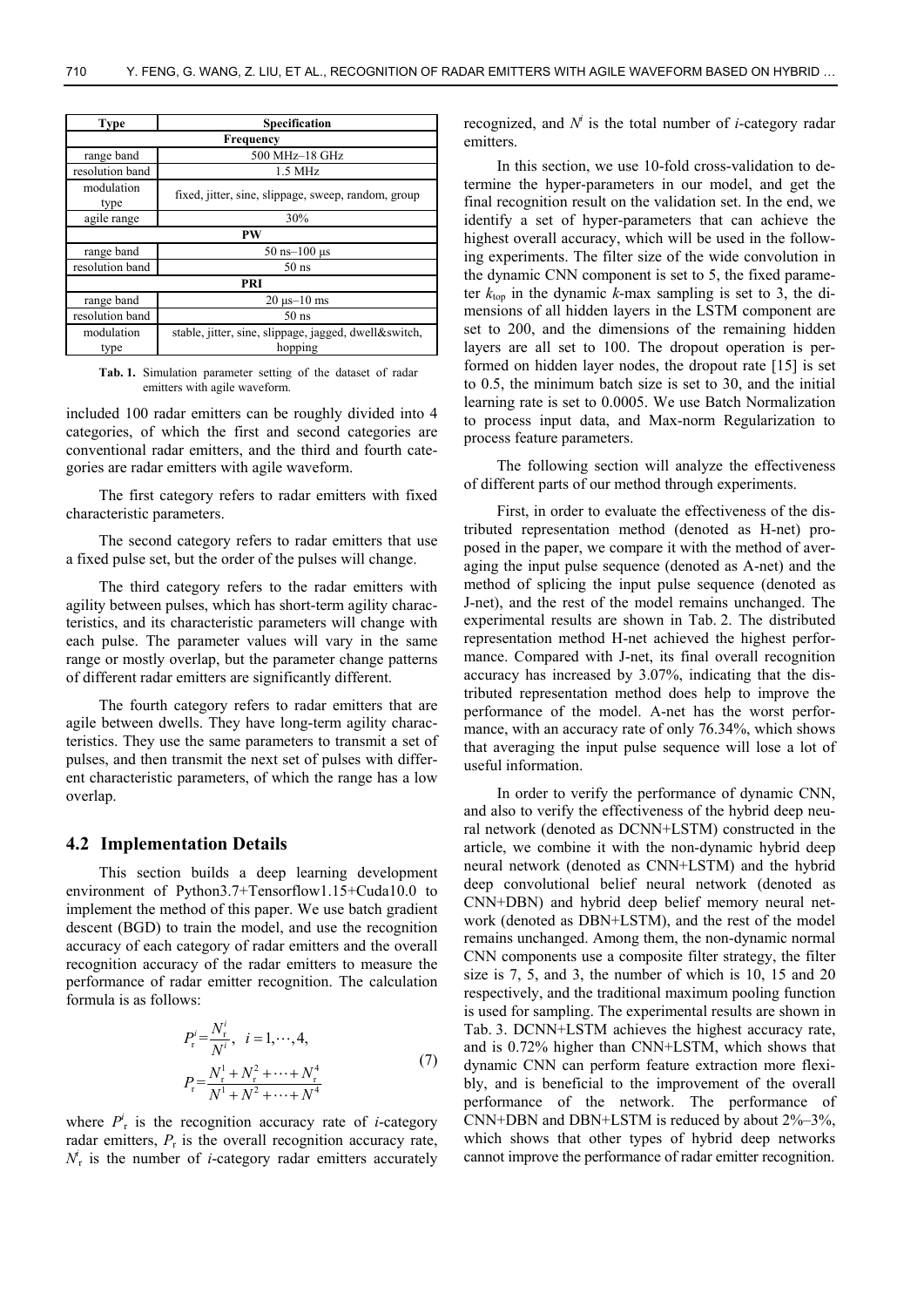| <b>Representation strategy</b> | $P_{r}$ (%) |
|--------------------------------|-------------|
| H-net                          | 83.62       |
| A-net                          | 76.34       |
| J-net                          | 80.55       |

**Tab. 2.** Performance comparison between distributed representation method and traditional representation method.

| <b>Network structure</b> | $P_{r}$ (%) |
|--------------------------|-------------|
| DCNN+LSTM                | 83.62       |
| CNN+LSTM                 | 82.90       |
| CNN+DBN                  | 80.32       |
| DBN+LSTM                 | 80.97       |

**Tab. 3.** Performance comparison between hybrid deep neural network and other network structures.

| <b>Fusion strategy</b> | $P_{-}(0)$ |
|------------------------|------------|
| attention              | 83.62      |
| direct                 |            |

**Tab. 4.** Performance comparison between Attention and Direct.

Finally, in order to verify the effectiveness of the attention-based method (denoted as Attention), we compare it with the method of directly connecting dynamic CNN and LSTM using only one fully connected layer (denoted as Direct), and the rest of the model remains unchanged. The experimental results are shown in Tab. 4. The overall recognition accuracy of Attention is 1.21% higher than that of Direct, which shows that the feature fusion method based on the attention mechanism can indeed obtain better deep features.

#### **4.3 Comparative Experiment Results**

In order to verify the overall superiority of the method in this paper, this experiment constructed the shallow models SVM, NN and the deep models DBN, Autoencoder, CNN, DCNN, LSTM as the baseline systems to compare with the method in this paper. Because the structure of the shallow models is relatively simple, SVM and NN still use the traditional feature representation method, which are recorded as J-SVM and J-NN respectively. Since the effectiveness of the distributed feature representation method has been proved above, DBN, Autoencoder, CNN, DCNN, and LSTM all take the distributed representation features as input, which are respectively denoted as H-DBN, H-Autoencoder, H-CNN, H-DCNN and H-LSTM. We get the recognition accuracy rate of each category of radar emitters, the overall recognition accuracy rate and the running time of the models on the test set. The specific comparative experiment results are shown in Tab. 5, where  $P<sup>1</sup><sub>r</sub>$ ,  $P_{\rm r}^2$ ,  $P_{\rm r}^3$  and  $P_{\rm r}^4$  are the recognition accuracy rate of the first category, the second category, the third category and the fourth category of radar emitters respectively.

The experimental results show that compared with other baseline systems, the method in this paper achieves the best overall recognition accuracy rate, which improved by 1.26%. It proves that the feature representation, feature extraction and feature fusion methods used in this paper can obtain multi-level features with different details, and

| Model         |       | $P_{\rm r}^{\rm l}$ (%) $P_{\rm r}^{\rm l}$ (%) $P_{\rm r}^{\rm l}$ (%) $P_{\rm r}^{\rm l}$ (%) |       |       | $P_{r}$ (%) | Running<br>time(s) |
|---------------|-------|-------------------------------------------------------------------------------------------------|-------|-------|-------------|--------------------|
| <b>J-SVM</b>  | 95.53 | 42.16                                                                                           | 54.91 | 83.12 | 68.93       | 86.71              |
| J-NN          | 94.31 | 46.93                                                                                           | 48.89 | 81.11 | 67.81       | 0.70               |
| <b>H-DBN</b>  | 95.77 | 66.82                                                                                           | 62.10 | 84.39 | 77.27       | 0.95               |
| H-Autoencoder | 95.69 | 63.23                                                                                           | 64.94 | 83.98 | 76.96       | 0.98               |
| H-CNN         | 96.11 | 69.88                                                                                           | 65.20 | 85.01 | 79.05       | 1.23               |
| <b>H-DCNN</b> | 96.25 | 70.62                                                                                           | 72.50 | 84.99 | 81.09       | 1.45               |
| <b>H-LSTM</b> | 96.49 | 71.54                                                                                           | 77.10 | 84.67 | 82.45       | 1.12               |
| Our Method    | 96.24 | 75.22                                                                                           | 81.22 | 82.16 | 83.71       | 1.83               |

**Tab. 5.** Comparative experiment results.

their characterization ability is strong. The shallow models J-SVM and J-NN have the lowest accuracy, which shows that the features obtained by simple models have weak adaptability and are difficult to deal with the complex task of the recognition of radar emitters with agile waveform. Among the remaining deep models, H-LSTM has the highest accuracy rate, reaching 82.45%, indicating that the timing features extracted by LSTM are more important than structural features for radar emitter recognition task. The accuracy of H-DCNN is 1.04% higher than that of H-CNN, indicating that too many or too few filters will have an adverse effect on the recognition results, and the dynamic way can automatically build a more suitable network structure.

The accuracy of all models on the first category of radar emitters is very high, reaching about 95%, mainly because the characteristic parameters of this category of radar emitters are fixed, so they are easy to identify. For the second and third categories of radar emitters, the accuracy of all models is significantly reduced, but the method in this paper has achieved the best performance on both categories of radar emitters. Compared with other models, our accuracy has been significantly improved, reaching 75.22% and 81.22% respectively. The main reason is that the features obtained by the method in this paper can better characterize the information contained in sequence changes and pulse agility. For the fourth category of radar emitters, the method in this paper does not perform well, and only achieves an accuracy of 82.16%, while H-CNN achieves the best performance, and its recognition accuracy reaches 85.01%, indicating that the structural features may be the most important for radar emitters that are agile between dwells.

In terms of running time, J-SVM takes the longest time, up to 86.71 s, which is significantly higher than other neural network models, while J-NN requires the shortest time, only 0.70 s, mainly because its model structure is the simplest, so the required running time is the shortest. The method in this paper combines a variety of different network structures, resulting in a very complex overall model structure, so the required running time has been increased to 1.83 s. In addition, Figure 6 shows the loss curve of our method and other baseline systems. From the figure, it can be seen that our method requires more iterations to achieve convergence, that is, its training time will be longer. Although the method in this paper has a slight extension in running time and training time, it is still within a tolerable range.